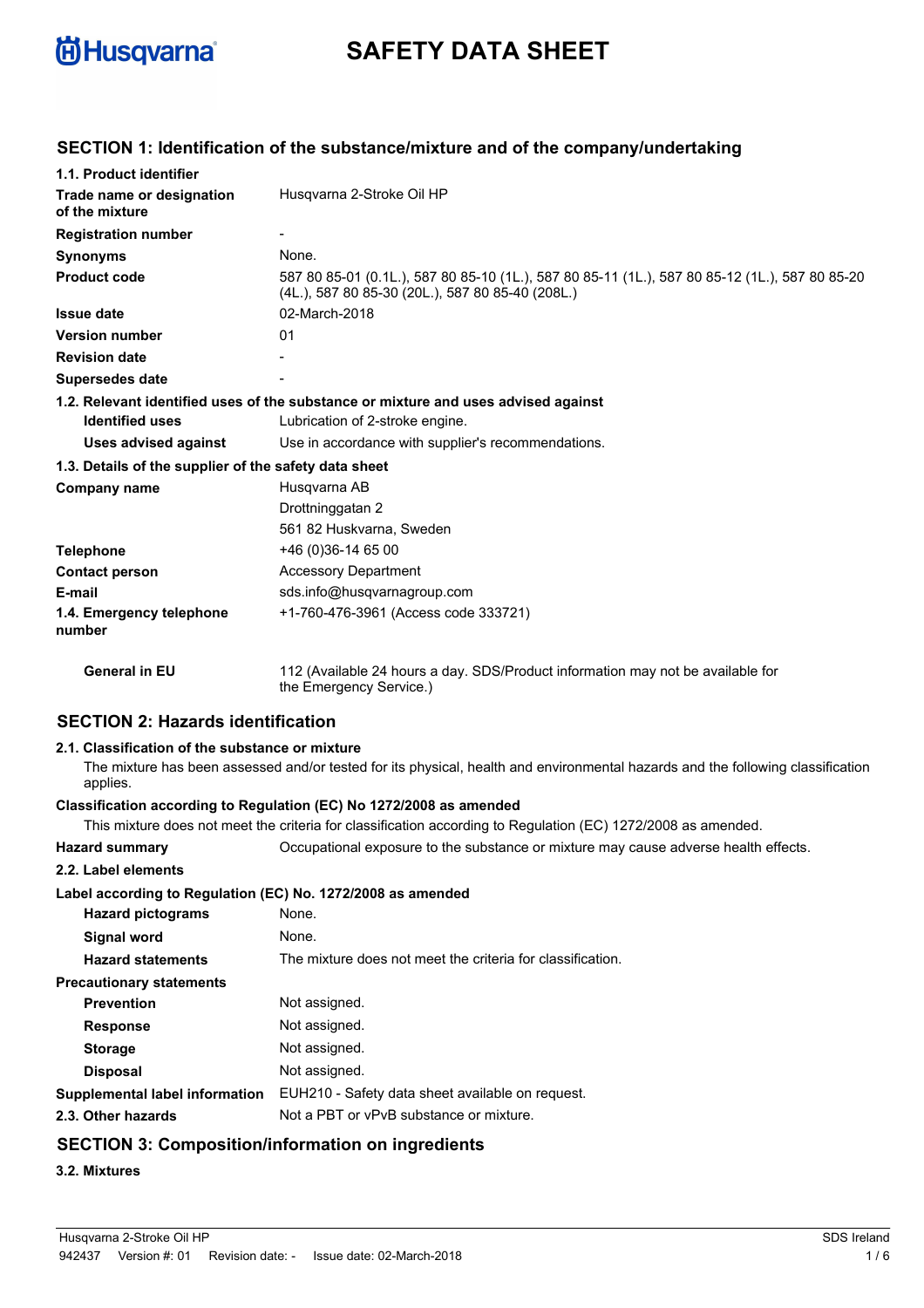| <b>General information</b>                                                                                 |                                  |                                                       |                                                                                                                                                                                                               |                           |             |
|------------------------------------------------------------------------------------------------------------|----------------------------------|-------------------------------------------------------|---------------------------------------------------------------------------------------------------------------------------------------------------------------------------------------------------------------|---------------------------|-------------|
| <b>Chemical name</b>                                                                                       | %                                |                                                       | CAS-No. / EC No. REACH Registration No.                                                                                                                                                                       | <b>Notes</b><br>Index No. |             |
| Hydrocarbons, C13-C16, n-alkanes,<br>isoalkanes, cyclics, <0.03% aromatics                                 | $1 - 10$                         | 934-954-2                                             | 01-2119826592-36-XXXX                                                                                                                                                                                         |                           |             |
| <b>Classification:</b>                                                                                     | Asp. Tox. 1; H304                |                                                       |                                                                                                                                                                                                               |                           |             |
| Polyisobutylene derivative                                                                                 | $1 - 5$                          | Polymer                                               |                                                                                                                                                                                                               |                           |             |
| <b>Classification:</b>                                                                                     | Aquatic Chronic 3;H412           |                                                       |                                                                                                                                                                                                               |                           |             |
| <b>Composition comments</b>                                                                                |                                  |                                                       | All concentrations are in percent by weight unless ingredient is a gas. Gas concentrations are in<br>percent by volume. The full text for all H-statements is displayed in section 16.                        |                           |             |
|                                                                                                            |                                  |                                                       | IP346 method DMSO extract for base oil substances: <3.0%.                                                                                                                                                     |                           |             |
| <b>SECTION 4: First aid measures</b>                                                                       |                                  |                                                       |                                                                                                                                                                                                               |                           |             |
| <b>General information</b>                                                                                 | protect themselves.              |                                                       | Ensure that medical personnel are aware of the material(s) involved, and take precautions to                                                                                                                  |                           |             |
| 4.1. Description of first aid measures                                                                     |                                  |                                                       |                                                                                                                                                                                                               |                           |             |
| <b>Inhalation</b>                                                                                          |                                  |                                                       | Move to fresh air. Call a physician if symptoms develop or persist.                                                                                                                                           |                           |             |
| <b>Skin contact</b>                                                                                        |                                  |                                                       | Wash off with soap and water. Get medical attention if irritation develops and persists.                                                                                                                      |                           |             |
| Eye contact                                                                                                |                                  |                                                       | Rinse with water. Get medical attention if irritation develops and persists.                                                                                                                                  |                           |             |
| Ingestion                                                                                                  |                                  | Rinse mouth. Get medical attention if symptoms occur. |                                                                                                                                                                                                               |                           |             |
| 4.2. Most important symptoms<br>and effects, both acute and<br>delayed                                     |                                  |                                                       | Exposure may cause temporary irritation, redness, or discomfort.                                                                                                                                              |                           |             |
| 4.3. Indication of any<br>immediate medical attention<br>and special treatment needed                      | Treat symptomatically.           |                                                       |                                                                                                                                                                                                               |                           |             |
| <b>SECTION 5: Firefighting measures</b>                                                                    |                                  |                                                       |                                                                                                                                                                                                               |                           |             |
| <b>General fire hazards</b>                                                                                |                                  | No unusual fire or explosion hazards noted.           |                                                                                                                                                                                                               |                           |             |
| 5.1. Extinguishing media<br>Suitable extinguishing<br>media                                                |                                  |                                                       | Water fog. Foam. Dry chemical powder. Carbon dioxide (CO2).                                                                                                                                                   |                           |             |
| Unsuitable extinguishing<br>media                                                                          |                                  |                                                       | Do not use water jet as an extinguisher, as this will spread the fire.                                                                                                                                        |                           |             |
| 5.2. Special hazards arising<br>from the substance or mixture                                              |                                  | During fire, gases hazardous to health may be formed. |                                                                                                                                                                                                               |                           |             |
| 5.3. Advice for firefighters<br><b>Special protective</b><br>equipment for firefighters                    |                                  |                                                       | Self-contained breathing apparatus and full protective clothing must be worn in case of fire.                                                                                                                 |                           |             |
| <b>Special fire fighting</b><br>procedures                                                                 |                                  |                                                       | Move containers from fire area if you can do so without risk.                                                                                                                                                 |                           |             |
| <b>Specific methods</b>                                                                                    |                                  |                                                       | Use standard firefighting procedures and consider the hazards of other involved materials.                                                                                                                    |                           |             |
| <b>SECTION 6: Accidental release measures</b>                                                              |                                  |                                                       |                                                                                                                                                                                                               |                           |             |
| 6.1. Personal precautions, protective equipment and emergency procedures<br>For non-emergency<br>personnel |                                  | Keep unnecessary personnel away.                      |                                                                                                                                                                                                               |                           |             |
| For emergency responders                                                                                   | SDS.                             |                                                       | Keep unnecessary personnel away. Use personal protection recommended in Section 8 of the                                                                                                                      |                           |             |
| 6.2. Environmental precautions                                                                             |                                  |                                                       | Avoid discharge into drains, water courses or onto the ground.                                                                                                                                                |                           |             |
| 6.3. Methods and material for                                                                              |                                  |                                                       | The product is immiscible with water and will spread on the water surface.                                                                                                                                    |                           |             |
| containment and cleaning up                                                                                | recovery, flush area with water. |                                                       | Large Spills: Stop the flow of material, if this is without risk. Dike the spilled material, where this is<br>possible. Absorb in vermiculite, dry sand or earth and place into containers. Following product |                           |             |
|                                                                                                            | remove residual contamination.   |                                                       | Small Spills: Wipe up with absorbent material (e.g. cloth, fleece). Clean surface thoroughly to                                                                                                               |                           |             |
| 6.4. Reference to other<br>sections                                                                        |                                  |                                                       | Never return spills to original containers for re-use. For waste disposal, see section 13 of the SDS.<br>For personal protection, see section 8 of the SDS. For waste disposal, see section 13 of the SDS.    |                           |             |
| Husqvarna 2-Stroke Oil HP                                                                                  |                                  |                                                       |                                                                                                                                                                                                               |                           | SDS Ireland |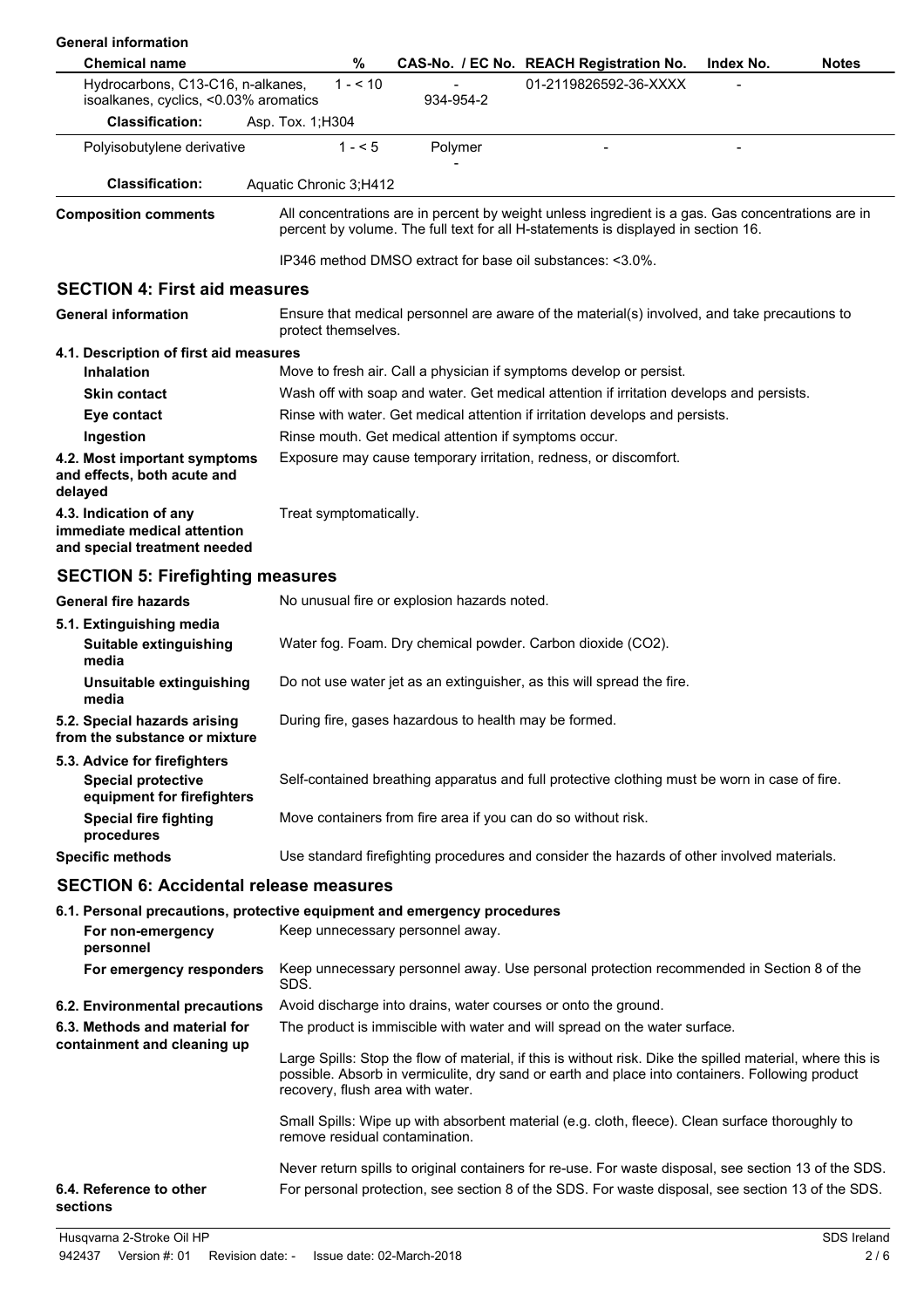# **SECTION 7: Handling and storage**

| 7.1. Precautions for safe                                                      | Do not cut, weld, solder, drill, grind, or expose containers to heat, flame, sparks, or other sources              |
|--------------------------------------------------------------------------------|--------------------------------------------------------------------------------------------------------------------|
| handling                                                                       | of ignition. Avoid prolonged exposure. Observe good industrial hygiene practices.                                  |
| 7.2. Conditions for safe<br>storage, including any<br><i>incompatibilities</i> | Store in original tightly closed container. Store away from incompatible materials (see section 10 of<br>the SDS). |

**7.3. Specific end use(s)** Lubrication of 2-stroke engine.

# **SECTION 8: Exposure controls/personal protection**

#### **8.1. Control parameters**

### **Occupational exposure limits**

| <b>Ireland. Occupational Exposure Limits</b>         |                                                                                                                                                                                                                                                                                                                                                                                                        |              |                     |  |
|------------------------------------------------------|--------------------------------------------------------------------------------------------------------------------------------------------------------------------------------------------------------------------------------------------------------------------------------------------------------------------------------------------------------------------------------------------------------|--------------|---------------------|--|
| <b>Product</b>                                       | <b>Type</b>                                                                                                                                                                                                                                                                                                                                                                                            | <b>Value</b> | Form                |  |
| Oil mist, mineral                                    | <b>TWA</b>                                                                                                                                                                                                                                                                                                                                                                                             | $5$ mg/m $3$ | Inhalable fraction. |  |
| <b>Biological limit values</b>                       | No biological exposure limits noted for the ingredient(s).                                                                                                                                                                                                                                                                                                                                             |              |                     |  |
| <b>Recommended monitoring</b><br>procedures          | Follow standard monitoring procedures.                                                                                                                                                                                                                                                                                                                                                                 |              |                     |  |
| Derived no effect levels<br>(DNELs)                  | Not available.                                                                                                                                                                                                                                                                                                                                                                                         |              |                     |  |
| <b>Predicted no effect</b><br>concentrations (PNECs) | Not available.                                                                                                                                                                                                                                                                                                                                                                                         |              |                     |  |
| 8.2. Exposure controls                               |                                                                                                                                                                                                                                                                                                                                                                                                        |              |                     |  |
| Appropriate engineering<br>controls                  | Good general ventilation (typically 10 air changes per hour) should be used. Ventilation rates<br>should be matched to conditions. If applicable, use process enclosures, local exhaust ventilation,<br>or other engineering controls to maintain airborne levels below recommended exposure limits. If<br>exposure limits have not been established, maintain airborne levels to an acceptable level. |              |                     |  |
|                                                      | Individual protection measures, such as personal protective equipment                                                                                                                                                                                                                                                                                                                                  |              |                     |  |
| <b>General information</b>                           | Personal protection equipment should be chosen according to the CEN standards and in<br>discussion with the supplier of the personal protective equipment.                                                                                                                                                                                                                                             |              |                     |  |
| <b>Eye/face protection</b>                           | Wear safety glasses with side shields (or goggles).                                                                                                                                                                                                                                                                                                                                                    |              |                     |  |
| <b>Skin protection</b>                               |                                                                                                                                                                                                                                                                                                                                                                                                        |              |                     |  |
| - Hand protection                                    | Wear appropriate chemical resistant gloves.                                                                                                                                                                                                                                                                                                                                                            |              |                     |  |
| - Other                                              | Wear suitable protective clothing.                                                                                                                                                                                                                                                                                                                                                                     |              |                     |  |
| <b>Respiratory protection</b>                        | In case of insufficient ventilation, wear suitable respiratory equipment.                                                                                                                                                                                                                                                                                                                              |              |                     |  |
| <b>Thermal hazards</b>                               | Wear appropriate thermal protective clothing, when necessary.                                                                                                                                                                                                                                                                                                                                          |              |                     |  |
| <b>Hygiene measures</b>                              | Always observe good personal hygiene measures, such as washing after handling the material<br>and before eating, drinking, and/or smoking. Routinely wash work clothing and protective<br>equipment to remove contaminants.                                                                                                                                                                            |              |                     |  |
| <b>Environmental exposure</b><br>controls            | Environmental manager must be informed of all major releases.                                                                                                                                                                                                                                                                                                                                          |              |                     |  |

# **SECTION 9: Physical and chemical properties**

### **9.1. Information on basic physical and chemical properties**

| Appearance                                 |                                |
|--------------------------------------------|--------------------------------|
| <b>Physical state</b>                      | Liguid.                        |
| Form                                       | Liquid.                        |
| Colour                                     | Blue.                          |
| Odour                                      | Characteristic.                |
| Odour threshold                            | Not available.                 |
| рH                                         | Not available.                 |
| <b>Melting point/freezing point</b>        | Not available.                 |
| Initial boiling point and boiling<br>range | Not available.                 |
| <b>Flash point</b>                         | 145.0 °C (293.0 °F) (ISO 2592) |
| <b>Evaporation rate</b>                    | Not available.                 |
| Flammability (solid, gas)                  | Not applicable.                |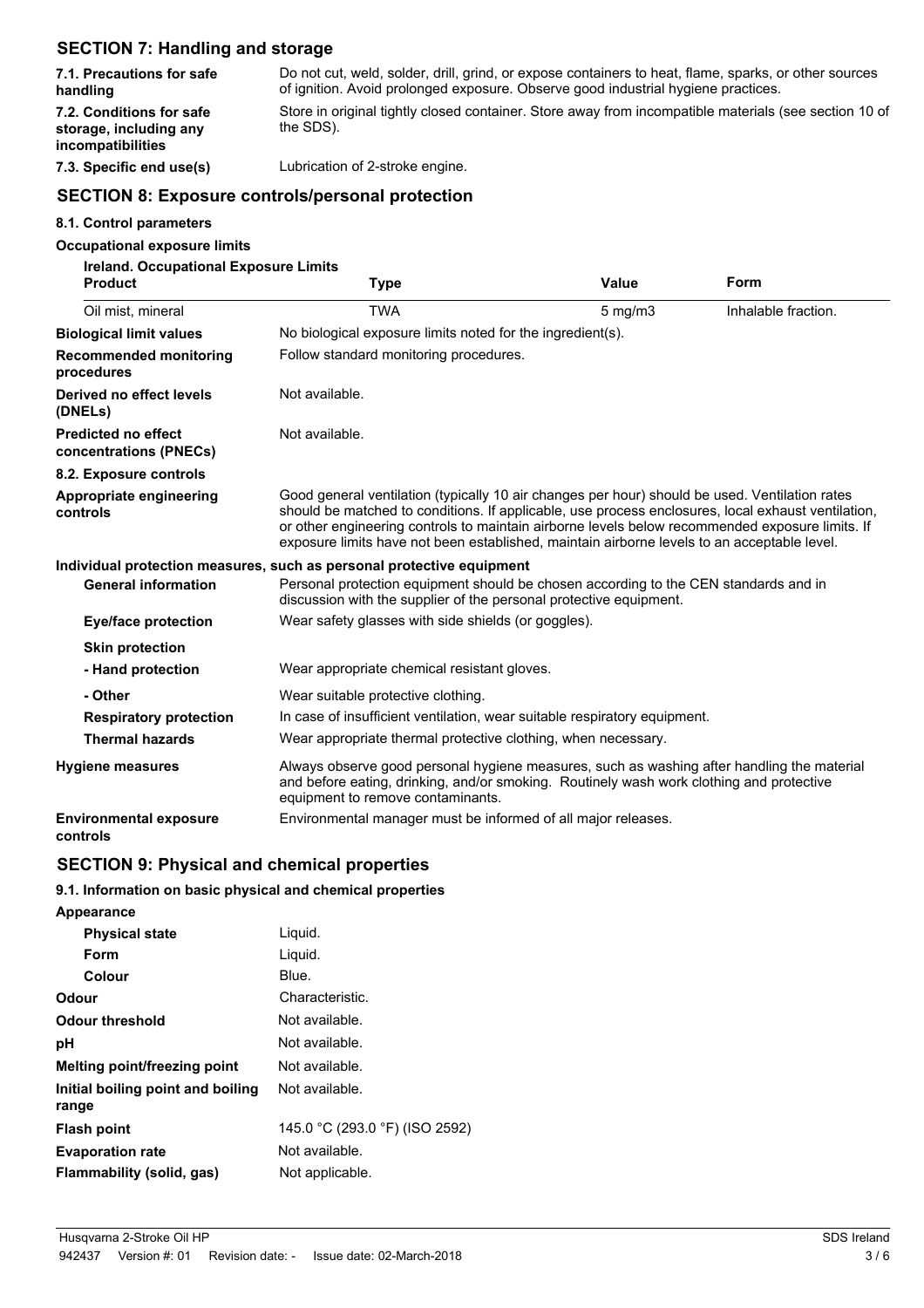### **Upper/lower flammability or explosive limits**

| Opper/lower Hammability or explosive illinits        |                                          |
|------------------------------------------------------|------------------------------------------|
| <b>Flammability limit - lower</b><br>$(\%)$          | Not available.                           |
| <b>Flammability limit - upper</b><br>(%)             | Not available.                           |
| Vapour pressure                                      | Not available.                           |
| Vapour density                                       | Not available.                           |
| Solubility(ies)                                      | Insoluble.                               |
| <b>Partition coefficient</b><br>(n-octanol/water)    | Not available.                           |
| <b>Auto-ignition temperature</b>                     | Not available.                           |
| <b>Decomposition temperature</b>                     | Not available.                           |
| <b>Viscosity</b>                                     | Not available.                           |
| <b>Explosive properties</b>                          | Not explosive.                           |
| <b>Oxidising properties</b>                          | Not oxidising.                           |
| 9.2. Other information<br><b>Kinematic viscosity</b> | 58 mm <sup>2</sup> /s (40 °C) (ISO 3104) |
|                                                      |                                          |

# **SECTION 10: Stability and reactivity**

| 10.1. Reactivity                            | The product is stable and non-reactive under normal conditions of use, storage and transport. |
|---------------------------------------------|-----------------------------------------------------------------------------------------------|
| 10.2. Chemical stability                    | Material is stable under normal conditions.                                                   |
| 10.3. Possibility of hazardous<br>reactions | No dangerous reaction known under conditions of normal use.                                   |
| 10.4. Conditions to avoid                   | Contact with incompatible materials.                                                          |
| 10.5. Incompatible materials                | Strong oxidising agents.                                                                      |
| 10.6. Hazardous<br>decomposition products   | No hazardous decomposition products are known.                                                |

# **SECTION 11: Toxicological information**

| <b>General information</b>                            | Occupational exposure to the substance or mixture may cause adverse effects.                                           |
|-------------------------------------------------------|------------------------------------------------------------------------------------------------------------------------|
| Information on likely routes of exposure              |                                                                                                                        |
| <b>Inhalation</b>                                     | Prolonged inhalation may be harmful.                                                                                   |
| <b>Skin contact</b>                                   | Frequent or prolonged contact may defat and dry the skin, leading to discomfort and dermatitis.                        |
| Eye contact                                           | Direct contact with eyes may cause temporary irritation.                                                               |
| Ingestion                                             | May cause discomfort if swallowed. However, ingestion is not likely to be a primary route of<br>occupational exposure. |
| <b>Symptoms</b>                                       | Exposure may cause temporary irritation, redness, or discomfort.                                                       |
| 11.1. Information on toxicological effects            |                                                                                                                        |
| <b>Acute toxicity</b>                                 | Not expected to be acutely toxic.                                                                                      |
| <b>Skin corrosion/irritation</b>                      | Based on available data, the classification criteria are not met.                                                      |
| Serious eye damage/eye<br>irritation                  | Based on available data, the classification criteria are not met.                                                      |
| <b>Respiratory sensitisation</b>                      | Based on available data, the classification criteria are not met.                                                      |
| <b>Skin sensitisation</b>                             | Based on available data, the classification criteria are not met.                                                      |
| <b>Germ cell mutagenicity</b>                         | Based on available data, the classification criteria are not met.                                                      |
| Carcinogenicity                                       | Based on available data, the classification criteria are not met.                                                      |
| <b>Reproductive toxicity</b>                          | Based on available data, the classification criteria are not met.                                                      |
| Specific target organ toxicity -<br>single exposure   | Based on available data, the classification criteria are not met.                                                      |
| Specific target organ toxicity -<br>repeated exposure | Based on available data, the classification criteria are not met.                                                      |
| <b>Aspiration hazard</b>                              | Based on available data, the classification criteria are not met.                                                      |
| <b>Mixture versus substance</b><br>information        | No information available.                                                                                              |
| <b>Other information</b>                              | Prolonged and repeated contact with used oil may cause serious skin diseases, such as<br>dermatitis and skin cancer.   |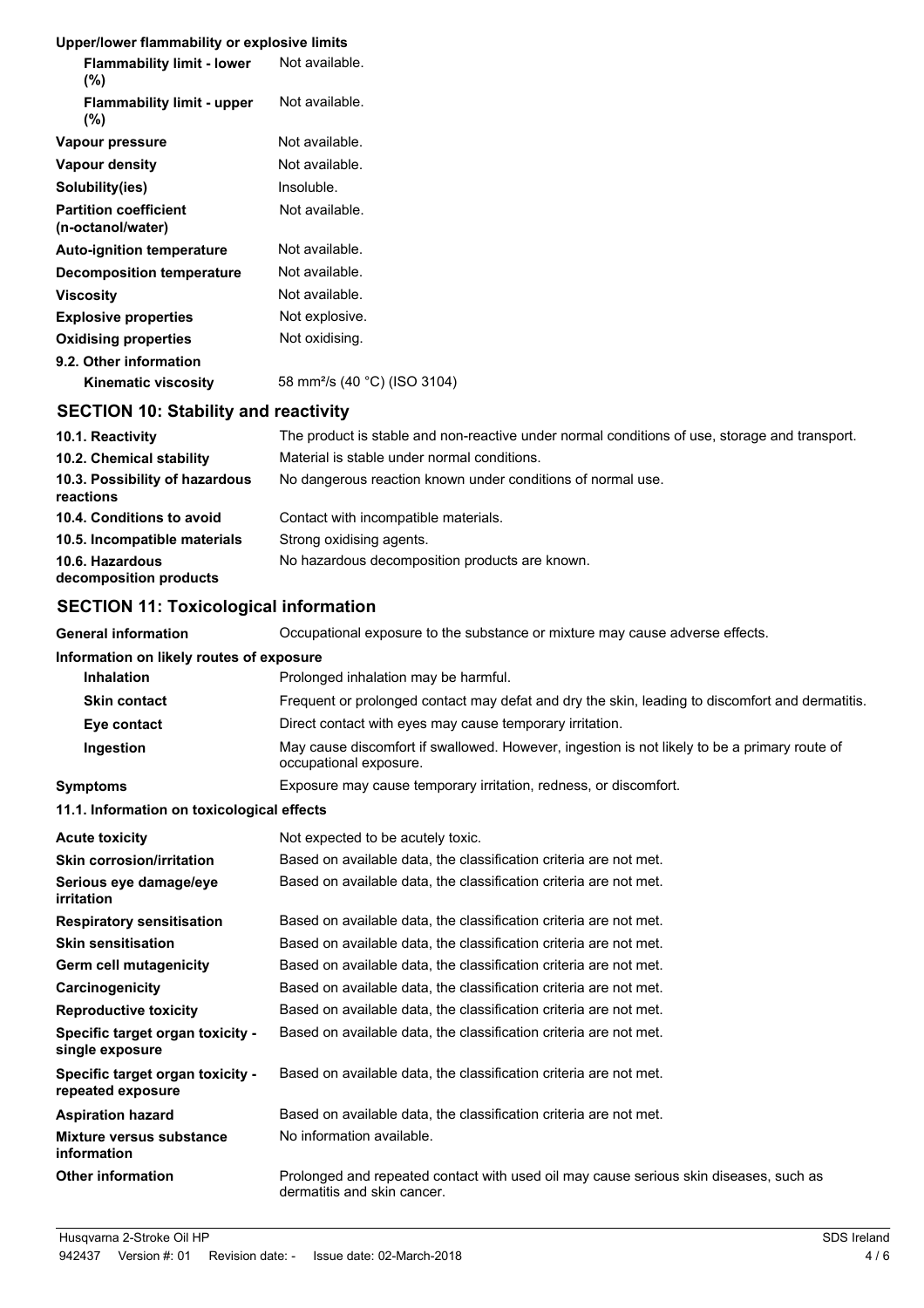# **SECTION 12: Ecological information**

| 12.1. Toxicity                                            | Based on available data, the classification criteria are not met for hazardous to the aquatic<br>environment.                                                                                                          |
|-----------------------------------------------------------|------------------------------------------------------------------------------------------------------------------------------------------------------------------------------------------------------------------------|
| 12.2. Persistence and<br>degradability                    | The product is expected to be biodegradable.                                                                                                                                                                           |
| 12.3. Bioaccumulative potential                           | No data available.                                                                                                                                                                                                     |
| <b>Partition coefficient</b><br>n-octanol/water (log Kow) | Not available.                                                                                                                                                                                                         |
| <b>Bioconcentration factor (BCF)</b>                      | Not available.                                                                                                                                                                                                         |
| 12.4. Mobility in soil                                    | No data available.                                                                                                                                                                                                     |
| 12.5. Results of PBT<br>and vPvB<br>assessment            | Not a PBT or vPvB substance or mixture.                                                                                                                                                                                |
| 12.6. Other adverse effects                               | Oil spills are generally hazardous to the environment.                                                                                                                                                                 |
| <b>SECTION 13: Disposal considerations</b>                |                                                                                                                                                                                                                        |
| 13.1. Waste treatment methods                             |                                                                                                                                                                                                                        |
| <b>Residual waste</b>                                     | Dispose of in accordance with local regulations. Empty containers or liners may retain some<br>product residues. This material and its container must be disposed of in a safe manner (see:<br>Disposal instructions). |
| <b>Contaminated packaging</b>                             | Since emptied containers may retain product residue, follow label warnings even after container is                                                                                                                     |

|                              | emptied. Empty containers should be taken to an approved waste handling site for recycling or<br>disposal.        |
|------------------------------|-------------------------------------------------------------------------------------------------------------------|
| EU waste code                | The Waste code should be assigned in discussion between the user, the producer and the waste<br>disposal company. |
| Disposal methods/information | Collect and reclaim or dispose in sealed containers at licensed waste disposal site.                              |
| <b>Special precautions</b>   | Dispose in accordance with all applicable regulations.                                                            |

# **SECTION 14: Transport information**

### **ADR**

14.1. - 14.6.: Not regulated as dangerous goods.

### **RID**

14.1. - 14.6.: Not regulated as dangerous goods.

### **ADN**

14.1. - 14.6.: Not regulated as dangerous goods.

#### **IATA**

14.1. - 14.6.: Not regulated as dangerous goods.

#### **IMDG**

14.1. - 14.6.: Not regulated as dangerous goods.

**14.7. Transport in bulk** Not established. **according to Annex II of MARPOL 73/78 and the IBC**

**Code**

### **SECTION 15: Regulatory information**

**15.1. Safety, health and environmental regulations/legislation specific for the substance or mixture**

**EU regulations**

**Regulation (EC) No. 1005/2009 on substances that deplete the ozone layer, Annex I and II, as amended** Not listed.

**Regulation (EC) No. 850/2004 On persistent organic pollutants, Annex I as amended** Not listed.

**Regulation (EU) No. 649/2012 concerning the export and import of dangerous chemicals, Annex I, Part 1 as amended** Not listed.

**Regulation (EU) No. 649/2012 concerning the export and import of dangerous chemicals, Annex I, Part 2 as amended** Not listed.

**Regulation (EU) No. 649/2012 concerning the export and import of dangerous chemicals, Annex I, Part 3 as amended** Not listed.

**Regulation (EU) No. 649/2012 concerning the export and import of dangerous chemicals, Annex V as amended** Not listed.

**Regulation (EC) No. 166/2006 Annex II Pollutant Release and Transfer Registry, as amended**

Not listed.

### Husqvarna 2-Stroke Oil HP SDS Ireland